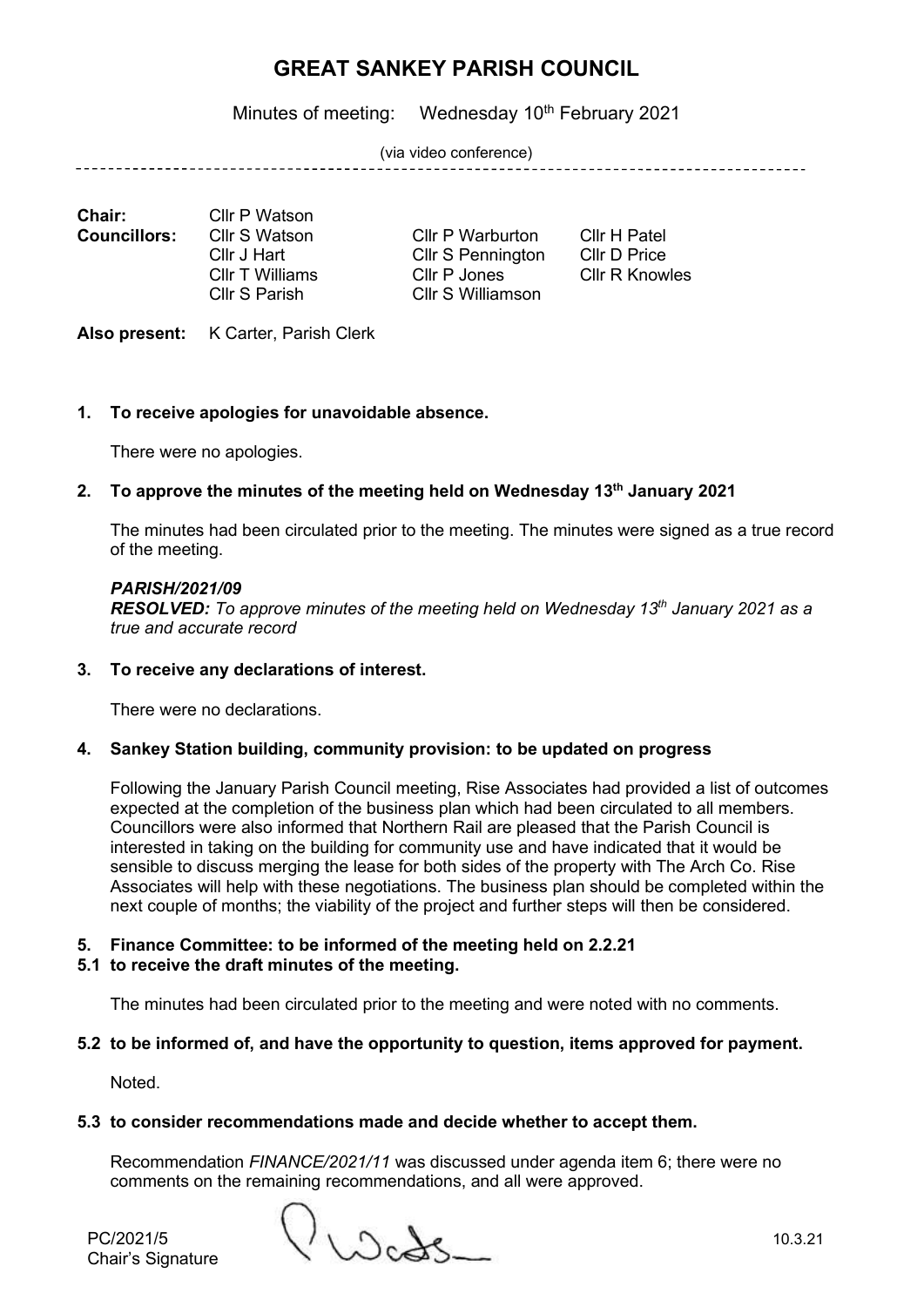Minutes of meeting: Wednesday 10<sup>th</sup> February 2021

(via video conference)

## *PARISH/2021/10*

*RESOLVED: To provisionally book Little Superstars to run summer playschemes in 2021, subject to amendment or cancellation in accordance with any regulations in place at the time.*

### *PARISH/2021/11*

*RESOLVED: To agree additional works to Lingley Green, including replacement plants, topsoil and relocation of the beech hedge subject to grounds tests for suitability. Estimated costs £3,000.*

## *PARISH/2021/12*

*RESOLVED: To renew the phone and broadband contract with BT at each centre and the Parish Office for a further 24 months.*

### *PARISH/2021/13*

*RESOLVED: To give a donation of £200 towards the 10th Warrington Scouts Big Build Project.*

#### **6. Renewable Energy project: to receive report on investigations to date and decide on further action**

A report on progress to date had been circulated prior to the meeting along with a preconstruction schedule and costs and a verbal explanation of these was given. The Finance Committee had identified some queries on the schedule and a follow-up meeting is due to take place to clarify these before any decision is taken. Other members were asked to forward any additional questions to the Clerk prior to the meeting. The Finance Committee will reconsider the schedule once answers have been received and will propose a way forward at their next meeting.

### **7. Parish Playing Field drainage: to receive report on options and costs and decide on further action**

Four drainage options had been received, two for the pitch areas only and two covering the full field. Costs for the latter two options are in the region of £250,000 with some clarification required on some of the itemized expenditure. It was proposed and agreed that the next steps are to

- − Continue discussions with Mallinsons to clarify the itemized costs fully understand the different options suggested.
- − Contact WBC for advice on the drainage options received.
- − Explore a variety of possible funding sources, including the FA, Sport England, local support, e.g. businesses on Omega.
- − Engage with local football teams for support and to identify the level of demand.

# *PARISH/2021/14*

*RESOLVED: To continue the project to address the drainage on the Parish Playing Field. To clarify and decide on the most appropriate solution; to explore a variety of funding sources; to engage with local football teams to ascertain demand and request support for the project.*

It was also remarked that the entrance to the Playing Field is still boarded up preventing public access following the remedial works to the field. Given that these were only partially successful, and more works are required, it was suggested that the field should now be re-opened with an

Chair's Signature

PC/2021/6 10.3.21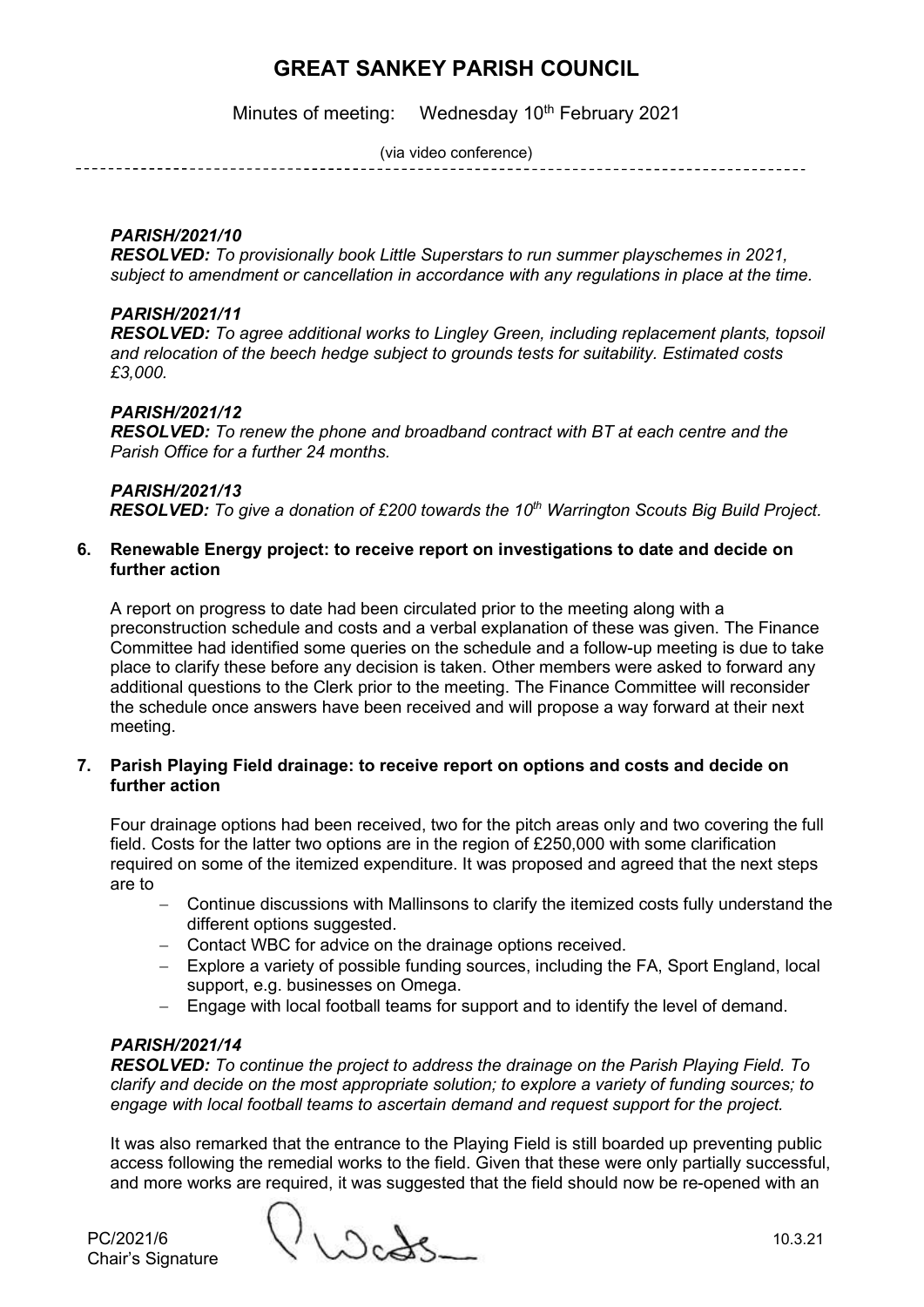Minutes of meeting: Wednesday 10<sup>th</sup> February 2021

(via video conference)

update for the public explaining the current situation. This was agreed.

#### *PARISH/2021/15*

*RESOLVED: To re-open the Parish Playing Field to members of public with notices to explain the current circumstances.*

### **8. To consider a policy on memorial plaques at Council premises and sites**

A briefing note explaining the background to this agenda item and giving points for consideration was circulated prior to the meeting. A full discussion of the potential implications for allowing memorial plaques at Council premises took place including criteria for accepting a request for memorial plaques, consideration of numbers, size, style and placement, responsibilities both at the present time and in the future, impact on visual amenity and perception of council sites. After due consideration, it was agreed that the Parish Council will not, at this time, allow any public requests for memorial or commemorative plaques or similar at any council premise or site.

#### *PARISH/2021/16*

*RESOLVED: That public requests for memorial or commemorative plaques, or similar, will not be allowed at any Parish Council premise or site at the present time.*

#### **9. Council van replacement: to receive initial information on options for consideration**

It was agreed that the council's preference for the replacement vehicle would be for electric or hybrid options from a green energy perspective but costings for petrol and diesel vehicles should also be sought for comparison purposes. It was also agreed that there is no immediate need to replace the van and the council can investigate options fully over the next 6 months to inform future budgets.

#### **10. To consider planning applications received by the Council and decide if any objections are to be raised.**

There were no applications for consideration.

#### **11. To consider correspondence received by the Council and decide if any action is required.**

Two items had been circulated. The first was a response from WBC to the comments made by the Parish Council to the consultation on the Western Link road. The question raised about the vehicles included within the modelling process had been answered and it the issue relating to the underpass for crossing Cromwell Avenue in the vicinity of St Gregory's High School will be investigated and a further update will be provided to the Parish Council.

The second item was the PCSO report for January which was noted. PCSO Potts had mentioned that she may be able to join the March Parish Council meeting; a reminder and invite will be forwarded.

Procts